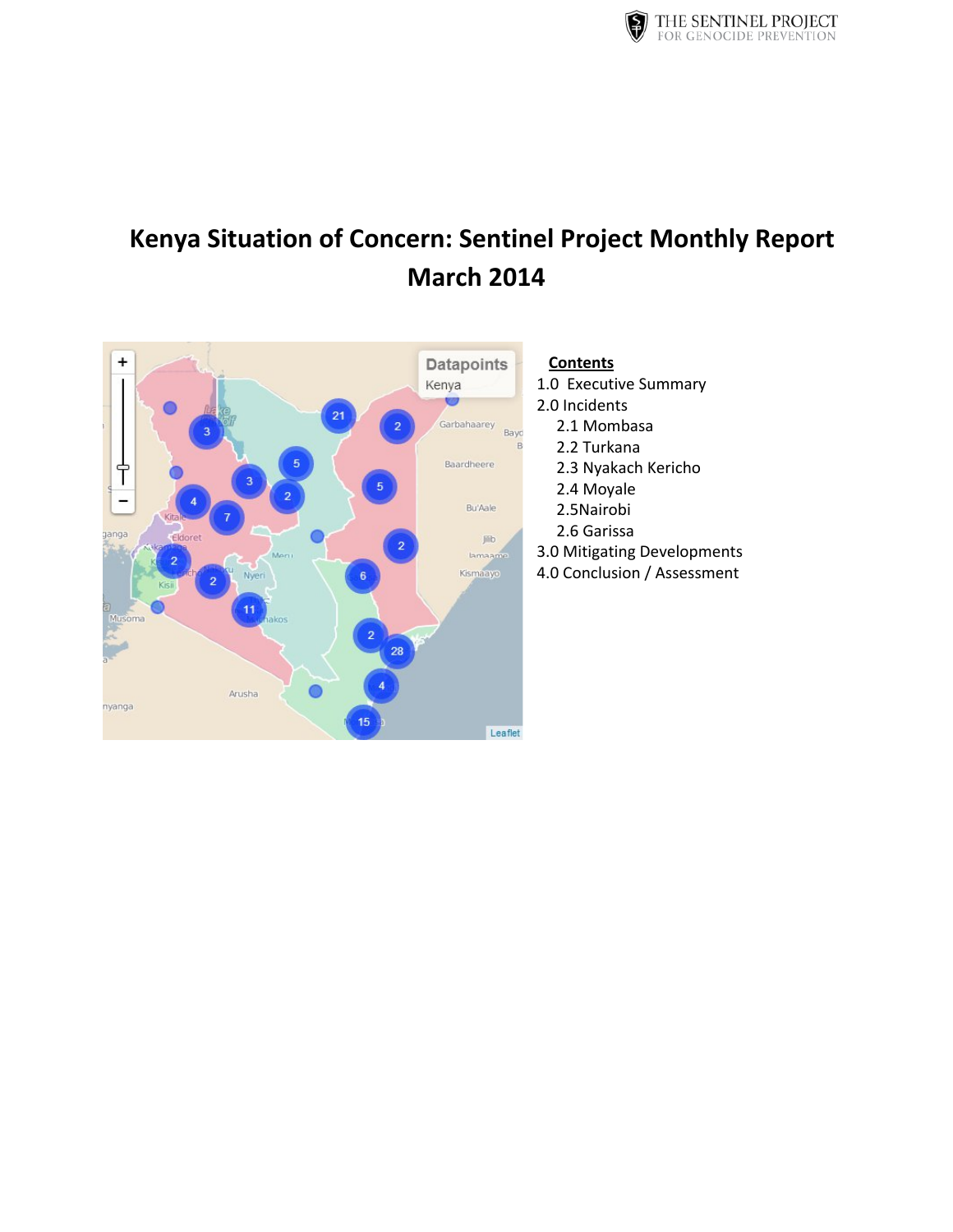

# **1.0 - Executive Summary**

*March has a seen a higher number of incidences compared to February, from deaths caused by outbreaks of violence to the prevention of a major terrorist attack. These incidents occurred in areas where violence has been previously reported. March witnessed a number of explosions which has raised concerns that these events are a prelude to a larger attack.*

# **2.0 - Incidents**

| Six Killed in Eastleigh Blast                                                    | Nairobi  | General | 2014-03-31 |
|----------------------------------------------------------------------------------|----------|---------|------------|
| Twenty Five Arrested as Garissa Placed on High<br><b>Alert Over Terror Alert</b> | Nairobi  | General | 2014-03-31 |
| Man Killed While Assembling Explosive Device in<br>Pangani                       | Nairobi  | General | 2014-03-30 |
| Five Injured , Cattle Stolen in Baringo Raid                                     | Baringo  | General | 2014-03-25 |
| Security Beefed Up After Empty Bullet Boxes<br>Found In Mall                     | Nairobi  | General | 2014-03-24 |
| Four Killed, Twenty Injured in Likoni Church Attack                              | Mombasa  | General | 2014-03-23 |
| Security Tightened in Mombasa                                                    | Mombasa  | General | 2014-03-20 |
| Mombasa Republican Council Recruits Snub State<br><b>Call Surrender</b>          | Mombasa  | General | 2014-03-19 |
| Two Suspected Terrorists Arrested in Changamwe                                   | Mombasa  | General | 2014-03-17 |
| Five Killed as Kagong Village, Turkana is Raided                                 | Turkana  | General | 2014-03-15 |
| Two Killed, Six Houses Torched In Border Clashes                                 | Nyabondo | General | 2014-03-07 |

## **2.1 - Mombasa**

Mombasa has seen a high number of incidents related to violence. The Likoni church incident, in which gunmen stormed a church service and began shooting at members of the congregation, has left 4 dead and 20 injured. In Mpeketoni, a grenade was also found in a church after a week. This is not the first time places of worship have been attacked, and measures need to be put in place to allow people to practice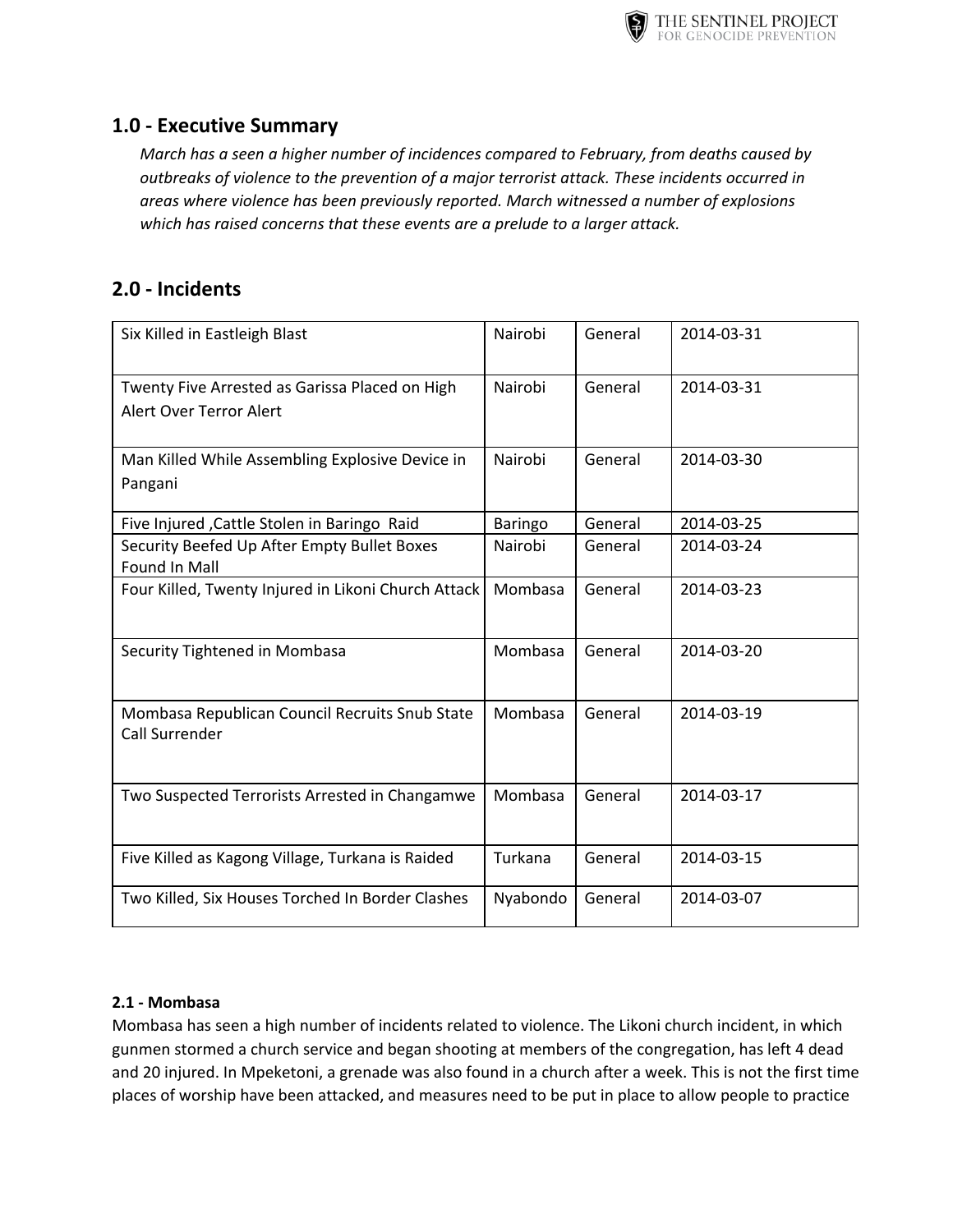

their religion without threat of violence. This attack came just days after security was tightened due to a foiled terrorist attack in Mombasa.

In another incident, the swift response by the Kenya Anti-Terror Police and FBI bomb experts saw the interception of an explosives-laden car and the arrest of two suspected terrorist. The two are allegedly part of an eleven person group on a mission to commit a massive terror campaign in Kenya. Authorities claim that had the terrorists gone on with their plan, this would have be one of the largest terrorist attacks on Kenyan soil. However, the Anti-Terror Unit is working on a small budget and are therefore unable to carry out their work efficiently. According to the Associated Press, the unit had only been allocated \$735 in the month of March.

In Kwale, The Mombasa Republican Council members refused to surrender after the state called them to concede. This demonstrates that there is a lot that the government needs to put in place in order to disband the outlawed group.

Mombasa is an area where security has often been challenged, and government efforts need to be increased through more resources allocated, but due to budget limitations this may be a problem. The government has now placed a shoot-to-kill order on criminals terrorizing residents in the county.

### **2.2 - Turkana**

This is a volatile region having experienced constant attacks in recent months, the latest being a Saturday night raid, the second raid of this month. The next day armed locals confronted the police during a demonstration. The government has deployed security personnel to track down the bandits to recover stolen animals and restore peace. However, the residents claim that the government has been slow in their response. Considering this is the second attack in the month, the government needs to be alert as it is likely another may arise soon due to Turkana being a volatile area.

#### **2.3 - Nyakach, Kericho**

Violence broke out in this region barely three days after security teams from both areas held an inter-county baraza to discuss the rising spate of attacks and counter attacks by the two communities. This violence stems from a string of attacks between the two communities. In recent incidents the death toll has risen to 6 and more than 50 houses have been torched. However, peace has been restored in the area and no further incidents have been reported since 9<sup>th</sup> March 2014. The government has been cited by residents as doing little to bring peace to the area. Politicians from both sides have traded accusations citing inadequate water resources as motivation for funding the attacks. Considering the trenc of attacks in the region, It is highly likely that similar attacks may erupt in future if the government does not intervene effectively to calm the situation in the area.

#### **2.4 - Moyale**

Tension in the area has been high but fortunately no violence has occurred. Local leaders from different communities in the region signed the 'Boma Peace Agreement' in February and the Marsabit county government now claims that due to the signing of the treaty, peace has been re-established in the area. This is a short term approach if the government does not look into the root cause of the problem in order to avoid future attacks.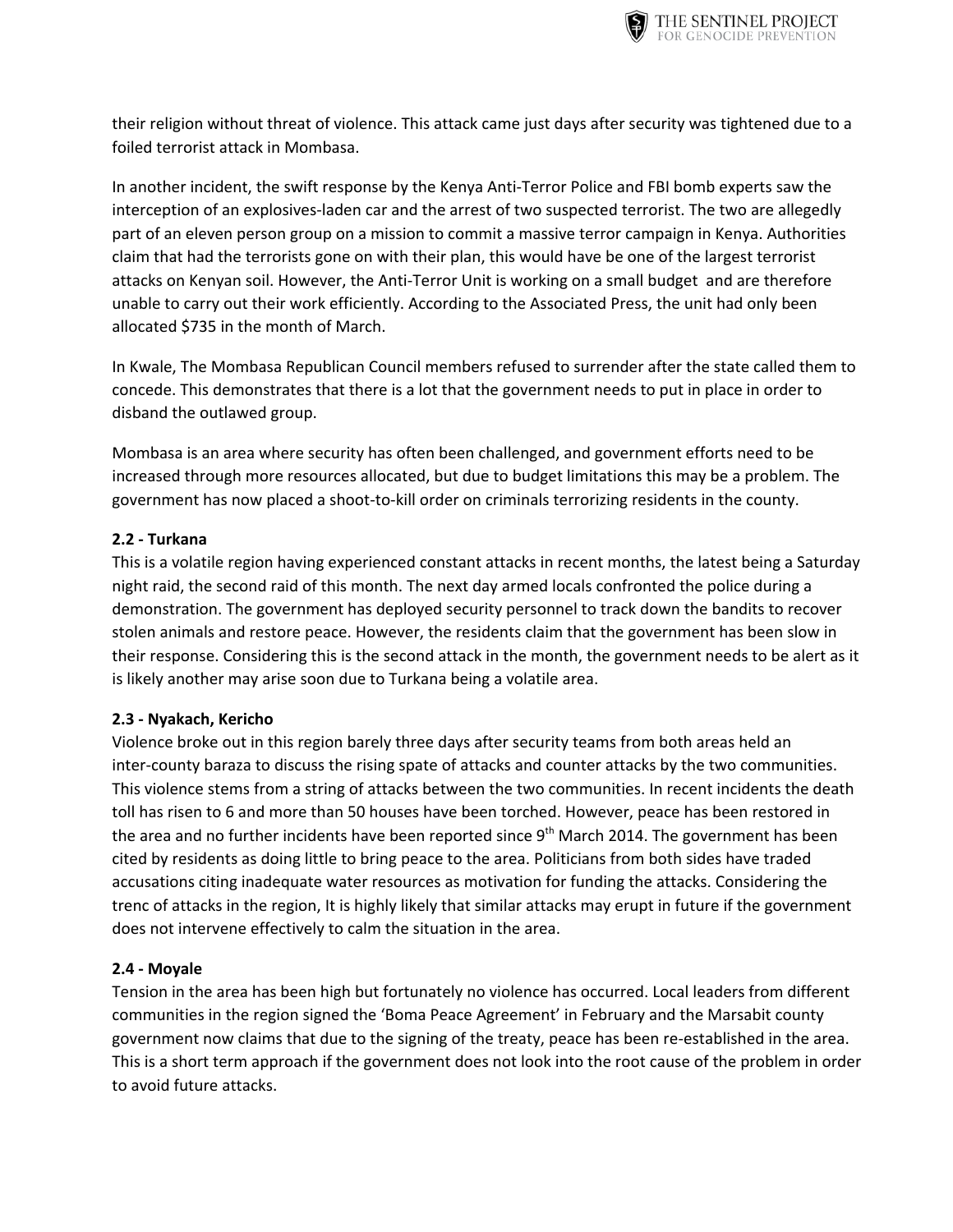

### **2.5 - Nairobi**

A security alert was issued after four empty boxes of ammunition were found at the Nakumatt Junction mall. There is high speculation where the ammunition is going to be used in light of last year's West Gate mall attack. Malls and other places where there is high traffic of people are targeted by terrorists and thus call for heightened security.

A week later two bombs were detonated in Nairobi. One explosion occurred when a terrorist was apparently killed by his own device, and the second occurred the following day when three explosives went off simultaneously in Eastleigh, killing six people and injuring many others.

## **2.6 - Garissa**

Garissa has been listed as an area of high security threat over possibility of terror attacks and recent security breaches. Its proximity to Somalia makes it an easy entry point for terrorists. If border security is not tightened then this could serve as a leeway for terrorists.

# **3.0 - Mitigating Developments**

## **Tighten Security**

After a series of small bomb explosions a larger terrorist attack may be anticipated due to previous cycles of attacks following the same method. The government and residents should stay alert during this period and increase vigilance.

## Appropriate and Proportional Response to Islamic Extremism

As stated in the previous update the government response should be properly focused and proportional. The current handling of suspected terrorists has raised some concerns. A human rights group in Mombasa wants the Anti Terror Police Unit probed over claims of human right abuses. The outcome of this may trigger peace or violence in the area if not handled correctly as it is a sensitive issue.

#### Increase in Resources

The government needs to increase the budget for the Anti Terror Police as well as other security sectors as without an increase in funding security forces will not be effective in combating crime. The government needs to step up and involve themselves fully in curbing inter-community killings, as this has been prolonged for some time. Continuous finger-pointing will not do much to bring about peace in these areas, and the cause and not the symptoms of violence need to be dealt with.

#### Increase Pastoralist Participation in Peace Building

Most of the violence observed in the rural areas is due to resources, especially land and water. The pastoralists who are in search of water and land to sustain their livestock often end up in conflict with other communities, as resource-sharing is not clearly defined. Cattle theft is also a lucrative business with meat being sold to butcheries. Pastoralist and those who are affected by resource-based conflict should be engaged in the peace-building efforts. Currently NGOs and the local government are partnering in educating pastoralist communities on resource sharing and peace building, and such efforts should be strengthened.